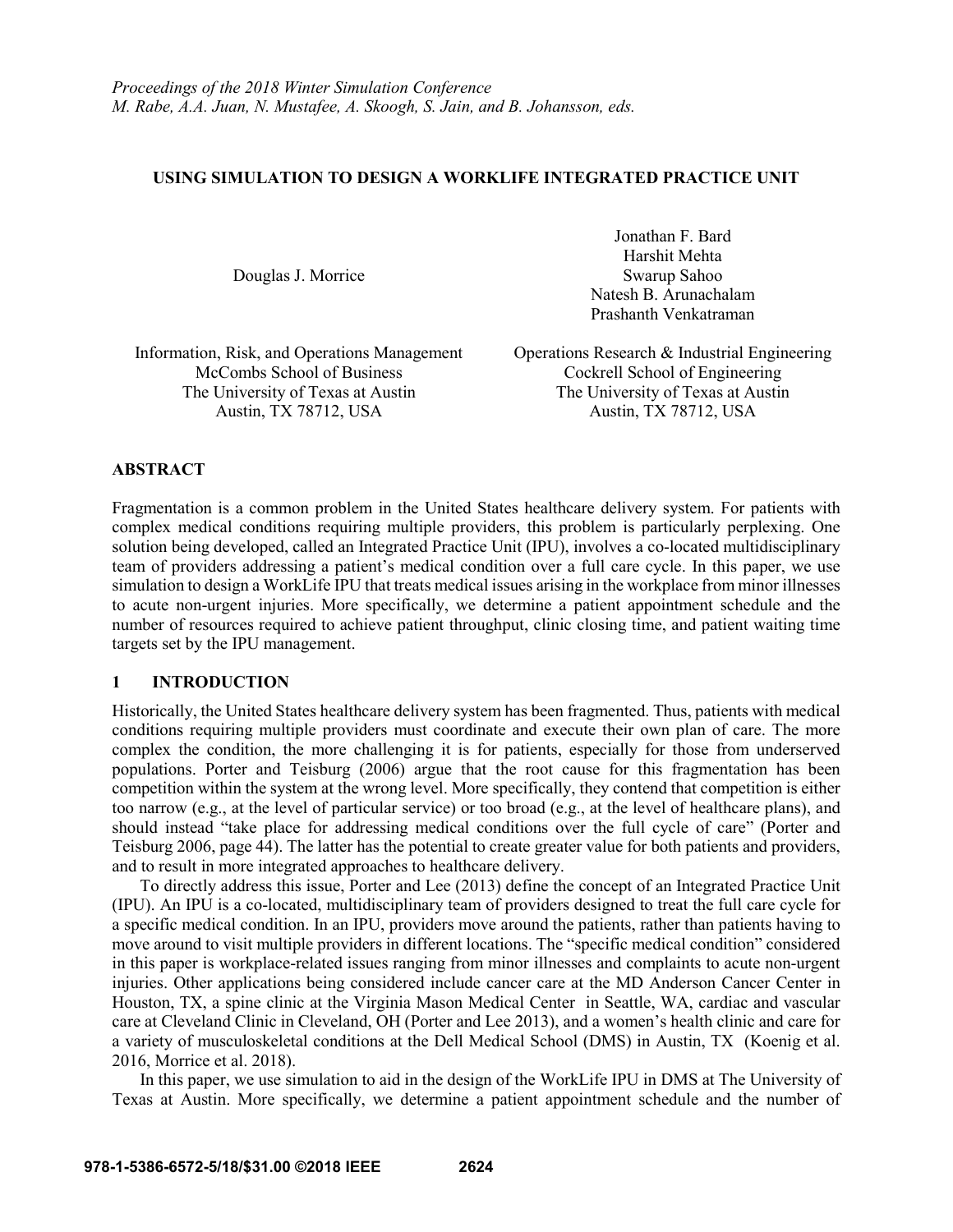resources needed to achieve capacity, clinic closing time, and patient waiting time targets. From a scheduling perspective, an IPU may be viewed as an extended combination of a flexible flow shop and an open shop (Pinedo 2016) with multiple patient types on different care pathways through a multidisciplinary team of providers. With stochastic arrival and services times, along with stochastic routing, optimal formulations for determining patient and resource flow are intractable. Another complicating factor is that the IPU faces a mixture of scheduled and walk-in patients. Hence, we resort to simulation.

There are a number of simulation studies on healthcare delivery. Swisher et al. (2001) were one of the first to build a model using an object-oriented simulation package with graphical capabilities. They studied a family practice facility with the goal of maximizing a combination of clinic profit, and patient and staff satisfaction. Results were based on a fractional factorial design that included the number of mid-level practitioners, the number of nurses, the number of medical assistants, the number of check-in rooms, the number of examination rooms, and the number of specialty rooms. In work closely related to ours, White et al. (2011) developed an empirically based discrete-event simulation to examine the interactions between patient appointment policies and capacity allocation policies (i.e., the number of available examination rooms) and how they jointly affect resource utilization, patient waiting time and other performance measures. Data were gathered from an outpatient orthopaedic clinic with two different patient types, five registrars, two radiology technicians, and a single physician. One of the main distinctions our IPU work is the centrality of the patient with providers moving to patients rather than patients moving to different providers.

The remainder of the paper is organized in the following manner. Section 2 contains he problem description. In Section 3, we describe the model. Section 4 provides results of our analysis and Section 5 contains concluding remarks.

### **2 PROBLEM DESCRIPTION**

The WorkLife IPU in the Dell Medical School (WorkLife 2018) provides multiple services. It functions as a walk-in clinic treating minor medical conditions (e.g., sprains and strains, colds and flus) and provides common inoculations such as flu shots for workers at nearby businesses. The IPU also serves as an occupational health and injury clinic performing physicals and drug tests, and treating acute non-urgent workplace injuries. To support the occupational side of the business, Worklife provides administrative support to patients and their employers for workers compensation and workplace accidents, as two examples.

With numerous services and a coordinated approach to care, the WorkLife IPU is staffed by multiple providers of different levels and sees five different types of patients, each with its own care pathway. The Base Case staff includes a Physician, two Nurse Practitioners (NPs), two medical assistants (MAs), two administrative personnel (referred to as Admins), and one Radiologist. The Physician is resident in the clinic about 40% of the time. Both the Physician and the Radiologist are shared resources with other IPUs in the Dell Medical School. Resources also include four exam rooms and two restrooms for drug screening.

Patients are categorized as Injury, Non-injury, Non-injury requiring MA only (MA Only, for short), Drug Screen only, and Follow-up. The Follow-up patient represents a follow-up appointment from a previous visit for a single incident. Figures 1-5 depict the care pathways for all patient types. Referring to Figure 1, after check-in, Injury patients may require a drug screen. Then they are placed in a room and undergo triage. Depending on the severity of the injury, the patient either sees a Physician or an NP. An Xray is conducted if required, and the patient returns to the provider for treatment. Once treatment is complete, the patient checks out of the clinic. Non-injury patients follow a very similar pathway except they only see the NP (Figure 2). MA Only patients (Figure 3) require minor care and as the name suggests, they only see the MA. Some patients on this pathway only require an injection (e.g., an immunization). The rest follow a pathway that is similar to Injury and Non-injury patients. As Figure 4 illustrates, Drug Screen patients follow a straightforward pathway. The drug screen is conducted by the MA. Follow-up patients follow a similar pathway to Injury and Non-Injury, except none require a drug screen since, if required, this would have been conducted on the initial visit. It is important to note that in an IPU, once a patient is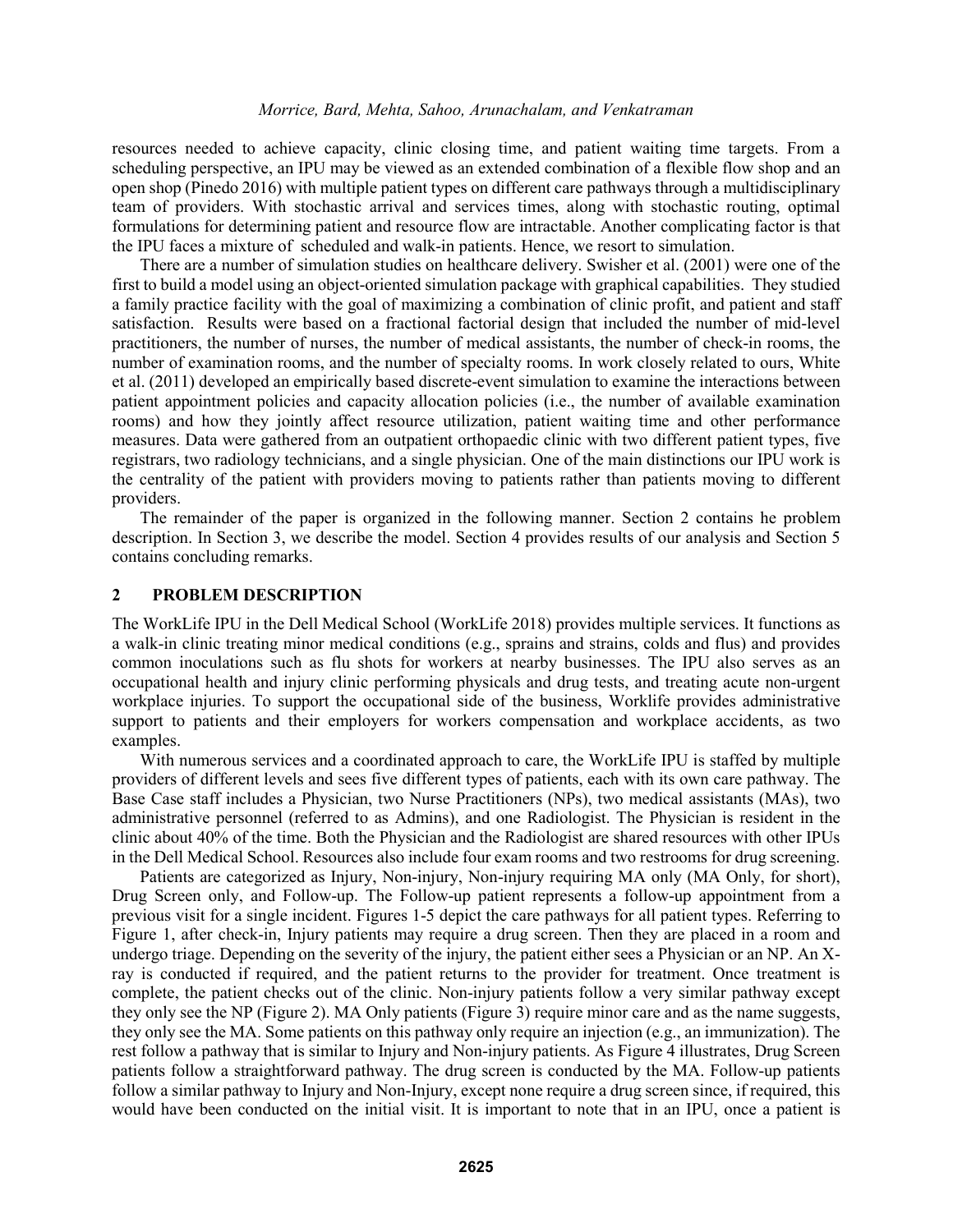assigned to a room, it remains her room until she goes to check-out. Except for the Radiologist who see patients in a specialized X-ray facility, all providers visit the patient in the room to which she is assigned.



Figure 1: Care Pathway for Injury Type Patient.



Figure 2: Care Pathway for Non-Injury Type Patient.



Figure 3: Care Pathway for MA Only Type Patient.



Figure 4: Care Pathway for Drug Screen Type Patient.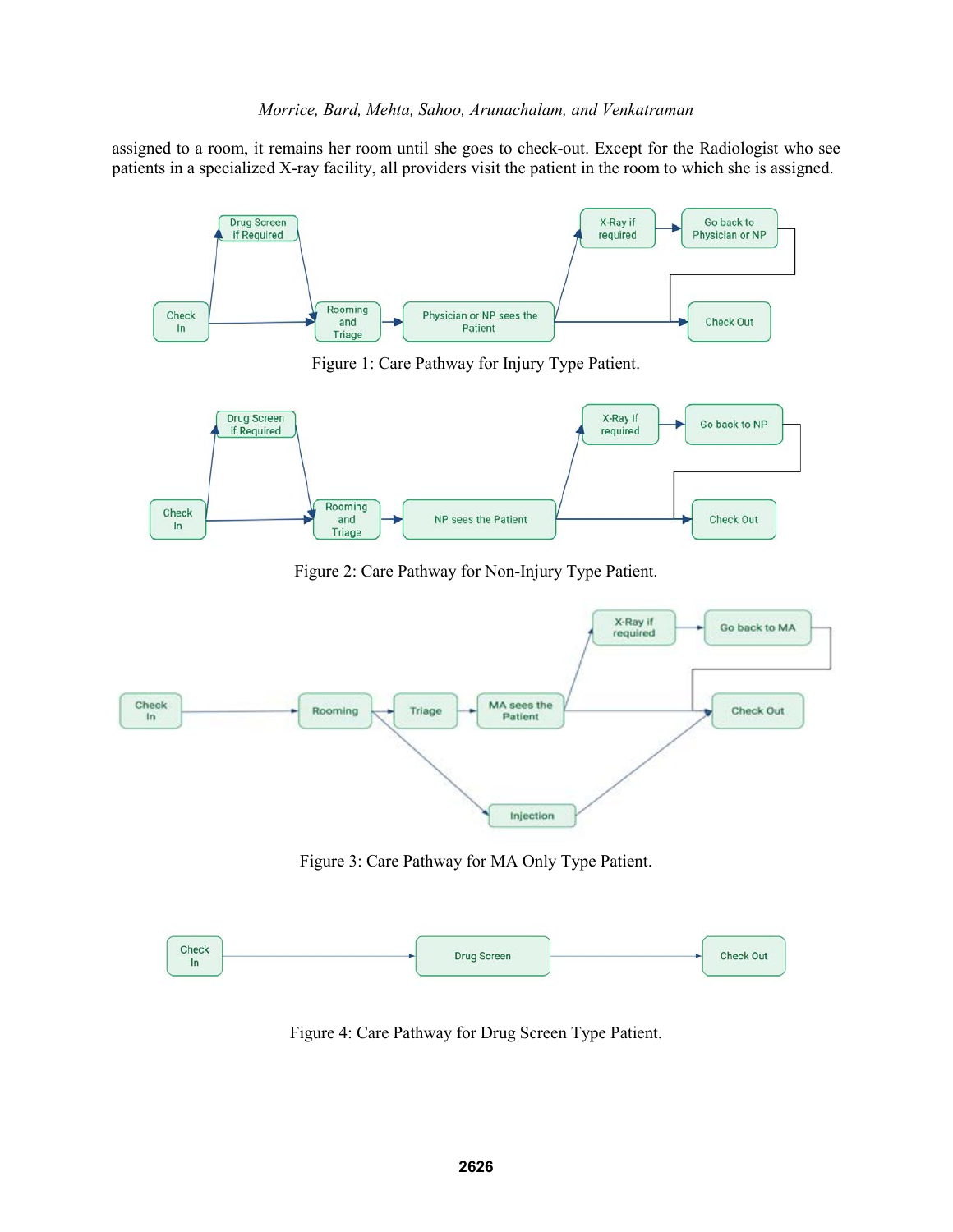

Figure 5: Care Pathway for Follow-up Type Patient.

For the WorkLife IPU, about 40% of the patients require an interpreter and those patients spend approximately 20% more time with each provider on average. While the need for an interpreter does not alter the care paths, from a modeling point of view, it does require the need to consider 10 patient types. The follow-up visits constitute about 35% of the patients on any given day. By definition, these are scheduled appointments. The remaining patient types are unscheduled walk-ins.

The WorkLife IPU management asked our research team to help them design a clinic with the following average requirements. First, they wanted to be able to see 55 patients per day. Second, clinic closing time needed to be close to 9 hours (or 5pm in the afternoon since the clinic is scheduled to open at 8am) in order to avoid overtime pay. Third, time waiting for check-in, rooming, and drug screen each needed to be less than five minutes to enhance patient experience. Finally, they wanted to be able to achieve these requirements with a minimal increase in Base Case staffing levels.

# **3 MODEL DESCRIPTION**

We modeled the WorkLife IPU using Simio (Simio 2018). The model is shown in Figure 6. Since this was a design project, the data for the simulation were collected from planned process flow diagrams and a series of meetings with the providers who would staff the clinic. We will refer to this group as our panel of experts. The discussions yielded data on the mix of patient types and the percentage of patients of each type needing each resource (Table 1). The latter determined the patient routing through the simulation. Note: the "(I)" designation in Table 1 (and subsequent tables) indicates a patient type that needs an interpreter. The deliberations also produced processing time distributions at each stage in the process for each patient type (Table 2). Note that in all cases, we used triangular distributions and solicited minimum, mode, and maximum parameter estimates from the expert panel. These parameters were determined for patients who do not require an interpreter. For those that did, the parameter values were increased by 20%. Our expert panel developed the 20% figure by consensus. Blank cells in Tables 1 and 2 indicate that the patient type does not visit the stage or resource.

It is important to note that no historical data existed on the WorkLife IPU for estimating service time distributions. Hence, we had to rely on expert opinion. Under such circumstances, triangular distributions have been found to be effective, because the parameters are understandable to domain experts and therefore easy to solicit (e.g., see Swisher et al. 2001). Additionally, with three parameters, the triangular distribution affords the flexibility to construct skewed or symmetric distributions with any desired range and mode. Finally, the panel of experts collectively had dozens of years of experience with the various activities in the process. Hence, we were able to solicit fairly good estimates for service time distribution parameters by building agreement amongst the experts.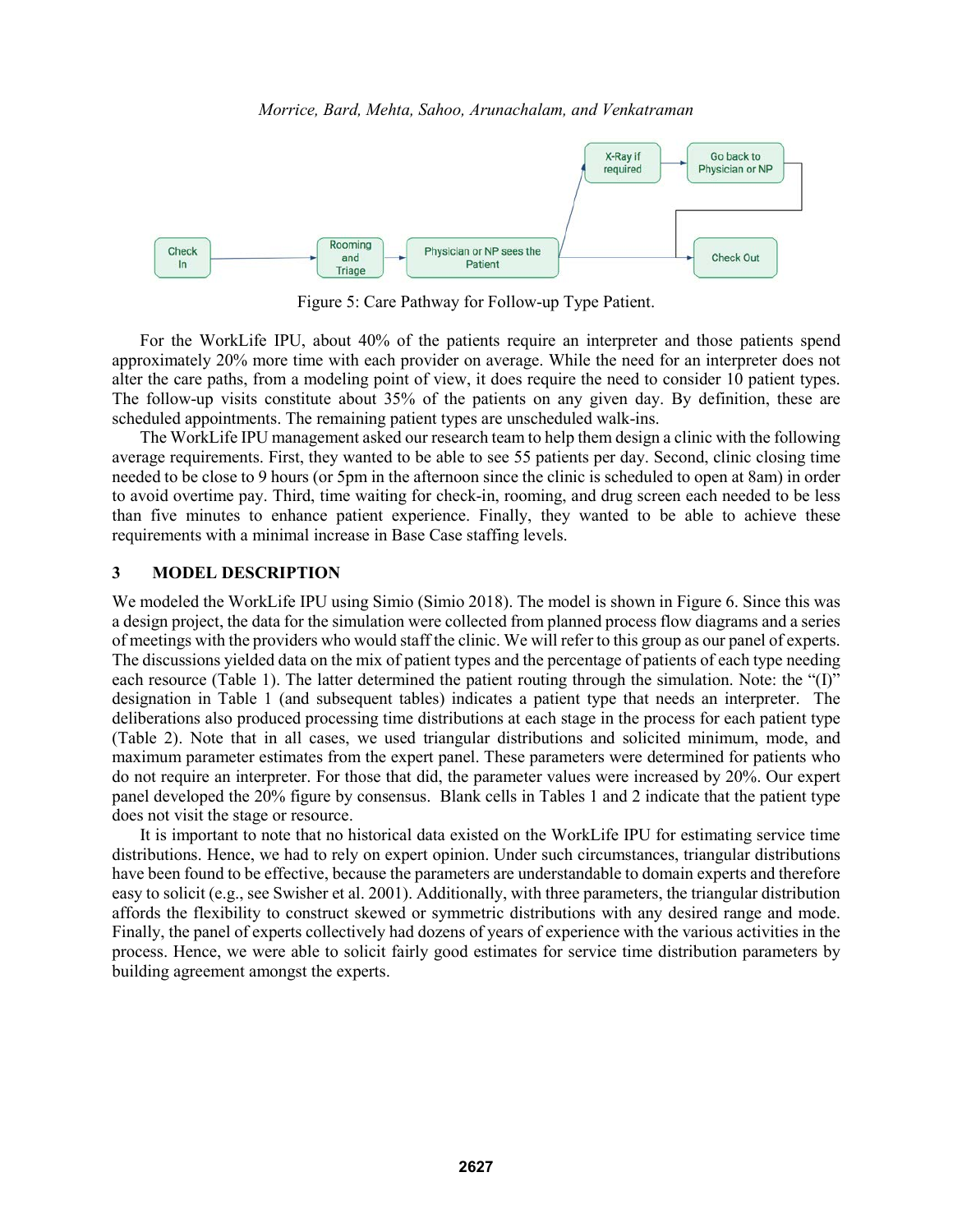

*Morrice, Bard, Mehta, Sahoo, Arunachalam, and Venkatraman*

Figure 6: Simio Simulation Model of WorkLife IPU.

|                             |                          | Resources           |                          |                     |                               |                          |                     |                                             |                                       |                        |                         |
|-----------------------------|--------------------------|---------------------|--------------------------|---------------------|-------------------------------|--------------------------|---------------------|---------------------------------------------|---------------------------------------|------------------------|-------------------------|
| Patient type                | Patient<br>mix<br>$(\%)$ | Check-<br>in $(\%)$ | Drug<br>Screen<br>$(\%)$ | <b>MA</b><br>$(\%)$ | Injections<br>by MA<br>$(\%)$ | NP<br>$(\%)$             | Physician<br>$(\%)$ | Post<br>$X -$<br>Ray<br>NP<br>$\frac{0}{0}$ | Post X-<br>Ray<br>Physician<br>$(\%)$ | $X -$<br>Ray<br>$(\%)$ | Check-<br>out<br>$(\%)$ |
| Injury                      | 3                        | 100                 | 10                       | 100                 | $\blacksquare$                | 100                      | 20                  | 100                                         | 20                                    | 25                     | 100                     |
| Injury $(I)$                | $\overline{2}$           | 100                 | 10                       | 100                 | $\overline{\phantom{a}}$      | 100                      | 20                  | 100                                         | 20                                    | 25                     | 100                     |
| Non-Injury                  | 11                       | 100                 | 75                       | 100                 | $\overline{\phantom{a}}$      | 100                      |                     | 100                                         | $\overline{\phantom{a}}$              | 5                      | 100                     |
| Non-Injury (I)              | 7.5                      | 100                 | 75                       | 100                 | $\overline{\phantom{a}}$      | 100                      |                     | 100                                         | $\overline{\phantom{0}}$              | 5                      | 100                     |
| MA Only                     | 11                       | 100                 | $\blacksquare$           | 100                 | 50                            | $\blacksquare$           | -                   | $\overline{\phantom{a}}$                    | -                                     | 5                      | 100                     |
| MA Only (I)                 | 7.5                      | 100                 | $\overline{\phantom{a}}$ | 100                 | 50                            | $\blacksquare$           | -                   | $\blacksquare$                              | -                                     | 5                      | 100                     |
| Drug Screen                 | 14                       | 100                 | 100                      | 100                 | $\overline{\phantom{a}}$      | $\overline{\phantom{a}}$ | -                   | $\overline{\phantom{a}}$                    | $\overline{\phantom{0}}$              | Ξ.                     | 100                     |
| Screen<br>Drug<br>$\rm (I)$ | 9                        | 100                 | 100                      | 100                 | $\overline{\phantom{a}}$      | $\overline{\phantom{a}}$ |                     | $\overline{\phantom{0}}$                    |                                       | $\blacksquare$         | 100                     |
| Follow-up                   | 21                       | 100                 | $\overline{\phantom{a}}$ | 100                 | $\blacksquare$                | 90                       | 10                  | 90                                          | 10                                    | 5                      | 100                     |
| Follow-up $(I)$             | 14                       | 100                 | $\overline{\phantom{a}}$ | 100                 | $\overline{a}$                | 90                       | 10                  | 90                                          | 10                                    | 5                      | 100                     |

Table 1: Patient Probabilities for Walk-in and Follow-up Visits at WorkLife IPU.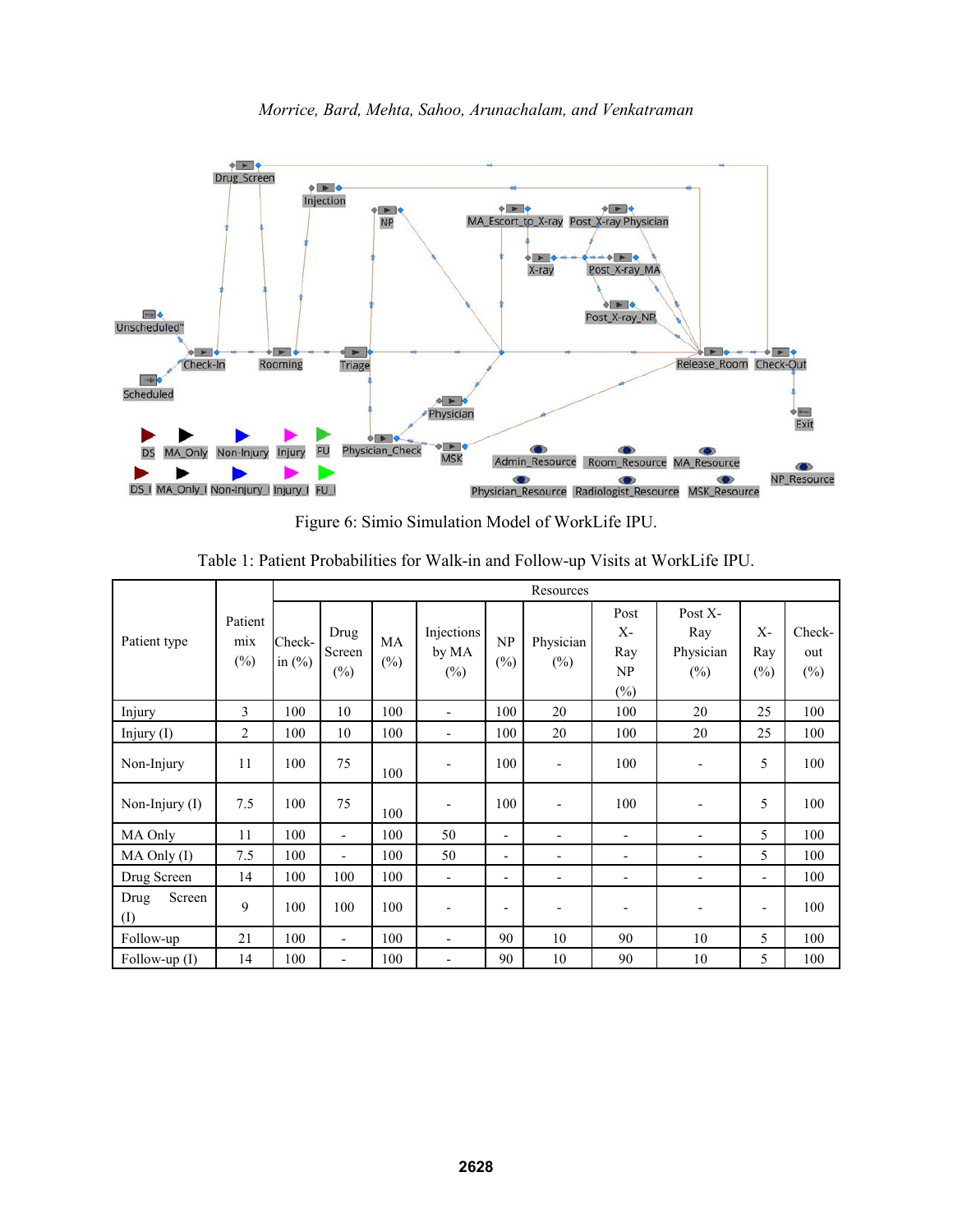| Patient<br>type              | Check-in<br>(Admin) | Rooming<br>(MA) | Drug<br>Screen<br>(MA) | Injection<br>(MA)        | Triage<br>(MA)           | NP                       | X-Ray          | Post X-<br>Ray NP*       | Post X-Ray<br>Physician*     | Physician<br>(in-house)  | Check-out<br>(Admin) |
|------------------------------|---------------------|-----------------|------------------------|--------------------------|--------------------------|--------------------------|----------------|--------------------------|------------------------------|--------------------------|----------------------|
| Injury                       | 10,15,20            | 1,2,3           | 5,7,10                 | 1,2,4                    | 7,10,15                  | 10,12,18                 | 15,20,30       | 10,15,20                 | 10,15,20                     | 10,12,18                 | 3,6,12               |
| Injury (I)                   | 12,18,24            | 1.2,2.4,3.6     | 6,8.4,12               | 1.2,2.4,4.8              | 8.4, 12, 18              | 12, 14, 4, 21. 6         | 18,24,36       | 12,18,24                 | 12,18,24                     | 12, 14.4, 21.6           | 3.6, 7.2, 14.4       |
| Non-<br>Injury               | 10,15,20            | 5,10,15         | 5,7,10                 | 1,2,4                    | 7,10,15                  | 10,12,18                 | 15,20,30       | 10,15,20                 |                              |                          | 3,6,12               |
| Non-<br>Injury $(I)$         | 12,18,24            | 6,12,18         | 6,8.4,12               | 1.2,2.4,4.8              | 8.4,12,18                | 12, 14.4, 21.6           | 18,24,36       | 12,18,24                 |                              | $\overline{\phantom{a}}$ | 3.6, 7.2, 14.4       |
| MA Only                      | 5,10,15             | 5,10,15         | 5,7,10                 | 1,2,4                    | 7,10,15                  | $\overline{\phantom{a}}$ | 15,20,30       | $\overline{\phantom{a}}$ | $\qquad \qquad \blacksquare$ |                          | 3,4,10               |
| MA Only<br>$\left( 1\right)$ | 6,12,18             | 6,12,18         | 6,8.4,12               | 1.2, 2.4, 4.8            | 8.4,12,18                |                          | 18,24,36       |                          |                              |                          | 3.6,4.8,12           |
| Drug<br>Screen               | 5,10,15             | 1,2,3           | 5,8,12                 | $\overline{\phantom{a}}$ | $\overline{\phantom{a}}$ |                          | $\overline{a}$ |                          |                              | $\overline{a}$           | 3,4,10               |
| Drug<br>Screen<br>(1)        | 6,12,18             |                 | 1.2,2.4,3.6 6,9.6,14.4 |                          |                          |                          |                |                          |                              |                          | 3.6,4.8,12           |
| Follow-<br>up                | 3,6,9               | 4,8,12          |                        | 1,2,4                    | 4,7,10                   | 7,10,13                  | 15,20,30       | 10,15,20                 | 10,15,20                     | 7,10,13                  | 3,4,10               |
| Follow-<br>up(I)             | 3.6, 7.2, 10.8      | 5,10,15         |                        | 1.2,2.4,4.8              | 4.8,8.4,12               | 8.4, 12, 15.6            | 18,24,36       | 12,18,24                 | 12,18,24                     | 8.4, 12, 15.6            | 3.6,4.8,12           |

Table 2: Minimum, Mode, and Maximum Parameters for Triangular Probability Distribution Processing Times at Each Stage by Patient Type.

Returning to the simulation model in Figure 6, the ten different patient types are represented by the entities in the top left-hand corner of the figure. The walk-ins patients (i.e., all non-follow-up patients) are generated by the source node labeled "Unscheduled" and the follow-ups by the "Scheduled" source node. Since the goal is to see 55 patients per day on average, 36 are unscheduled patients and 19 scheduled patients. IPU management believes that the walk-ins arrive uniformly between 8am and 4pm. Hence, the "Unscheduled" source node generates 4.5 patients per hour according to a Poisson distribution. Again, since there was no historical demand data, we had to rely on expert opinion. The experts believed that there would be no rush hour periods for walk-ins based on their experience in other clinics with similar patient demographics. More details about the schedule for the remaining 19 follow-up patients will be given in Section 4.

While the simulation model in Figure 6 mimics the care path logic described for Figures  $1 - 5$ , it does contain a few complexities that require additional explanation. First, the Physician is only resident in the IPU about 40% of the time since he is only required for a very small percentage of a few types of patients (see Table 2). If a patient arrives needing the Physician when he is not present, she is sent to see a Physician in a neighboring Musculoskeletal (MSK) IPU. This logic is represented in the model by the stations "Physician Check", "Physician", and "MSK." If patients go to MSK, they are considered to have exited the current system and are no longer tracked since they are now associated with another IPU beyond the scope of this study. Patients seeing the WorkLife IPU Physician requiring an x-ray are escorted by the MA. This is represented by the station "MA\_Escort\_to\_X-ray" with a Triangular(3,5,8) distribution processing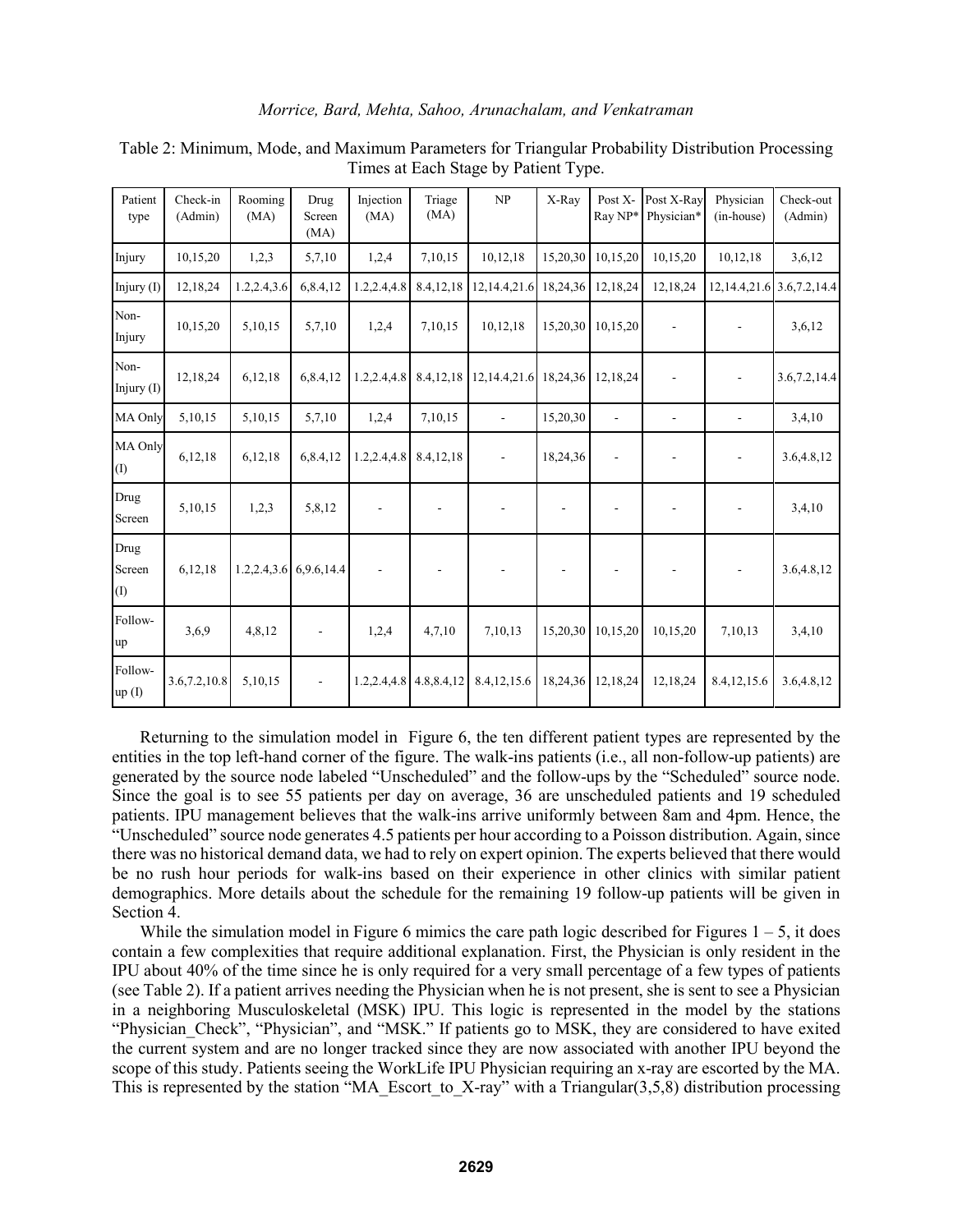time. Finally, the providers must complete documentation after each patient. This requires complex logic using Simio Processes to ensure this step is done before the provider sees another patient.

# **4 RESULTS**

## **4.1 Determining the Schedule for Follow-up Patients**

The 19 follow-up patients are scheduled to arrive at the WorkLife IPU over the day at 20-minute intervals starting at 8am with no scheduled appointments between 11:20am and 1pm to facilitate a lunch break. Hence, the last scheduled patient slot starts at 3:40pm. The schedule is shown in Table 3, which was determined through experimentation. First, since walk-ins are uniformly distributed throughout the day, it made sense to spread the scheduled patients across the day rather than cluster them. Second, we experimented with different appointment slot interval lengths and found that slots less than 20 minutes resulted in significantly more congestion in the system, making it hard to achieve the targets for check-in, rooming, and drug screen waiting times. In other words, smaller time intervals effectively led to clustering of the fixed number of patients. Slots greater than 20 minutes resulted in significantly longer clinic closing times, making it difficult to achieve the clinic closing time target.

It is important to note that the scheduling approach we used is referred to as IBFI (individual block/fixed interval). In other IPU design work (Morrice et al. 2018), we considered IBFI and several other scheduling rules from the healthcare scheduling literature (Bard et al. 2016; Cayirili et al. 2006; Milhiser et al. 2012) and found that none was dominant. These included TwoBeg (two patients are scheduled at time zero and one patient every 15 minutes thereafter), MBFI (multiple block/fixed interval, where two patients are scheduled every 30 minutes), and DOME, where patients scheduled early and late in the day are spaced closer together than those scheduled in the middle of the day. Hence, we used IBFI due to its ease of understanding and implementation.

### **4.2 Scenario Analysis**

We consider four scenarios in our analysis. Table 4 contains the resources used in each scenario. Tables 5 and 6 provide the results from the simulation analysis. Each scenario is simulated for 500 days of operation of the WorkLife IPU. We focus on the Base Case results first. Recall that Base Case (column 2 in Table 4) has one Physician, two NPs, two MAs, two Admins, one Radiologist, four rooms, and two restrooms. It is clear from Table 5 that the Base Case fails to achieve management's objectives. In particular, the average clinic closing time is significantly greater than 9 hours (or 540 minutes) from the start of each simulated day, and check-in, rooming, and drug screen average waiting times are all significantly greater than five minutes, exceeding double or even triple this target.

Table 6 indicates the Admin and MA are by far the most constrained resources. This is not entirely surprising since from Tables 1 and 2, all patients must see the Admin at Check-in and Check-out and each of these stages can take a significant amount of time because of the paperwork involved in workplacerelated medical incidences. Additionally, the MA must see all patients and MAs perform several steps in the process. It was somewhat surprising to management and the research team that both resources had such high and similar utilizations since they serve very different functions in the IPU.

At the other end of the spectrum, the Physician and the Radiologist have very low utilizations. However, these numbers only reflect the utilizations in the WorkLife IPU and not their utilizations across all IPUs in which they work.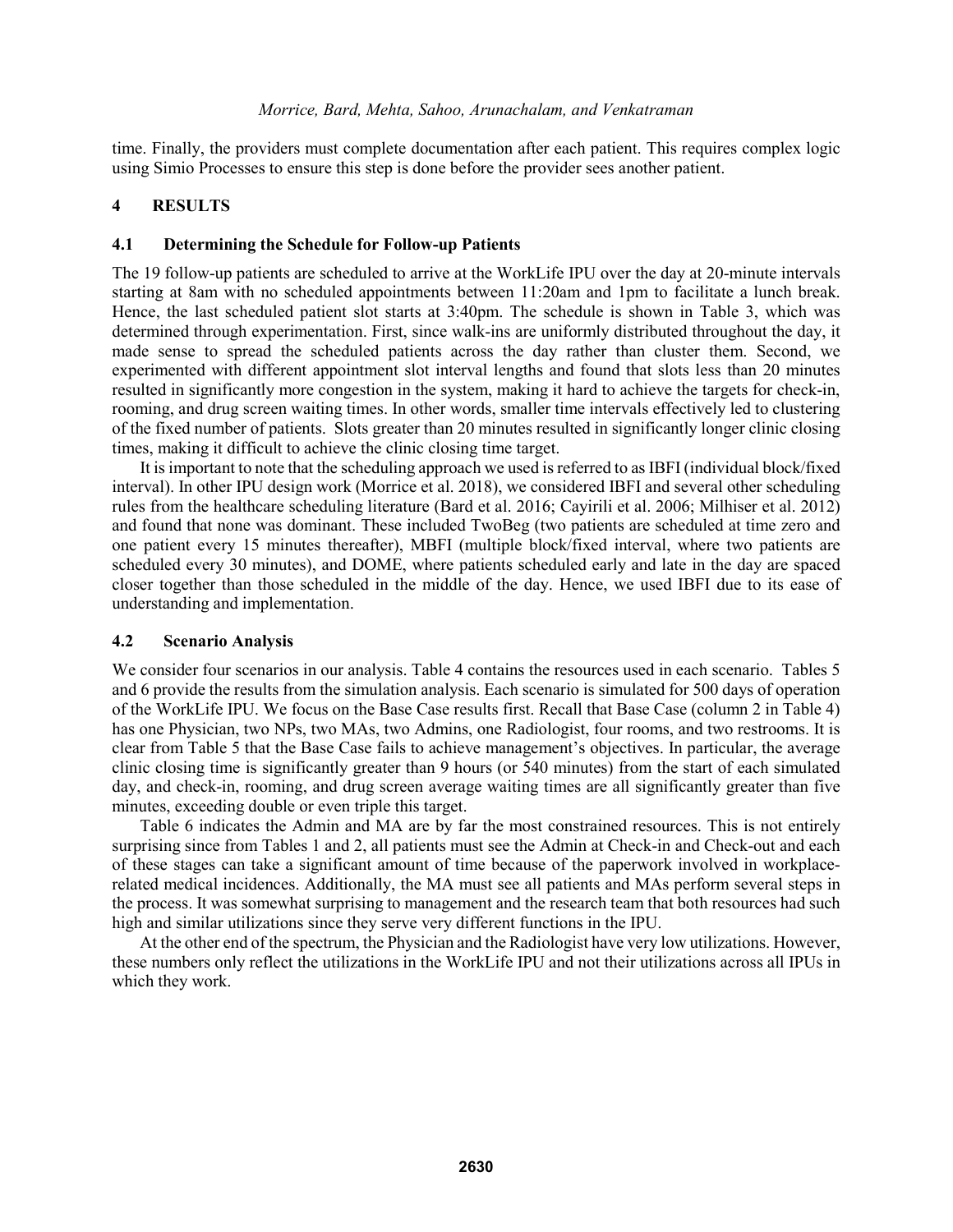|  |  |  |  | Morrice, Bard, Mehta, Sahoo, Arunachalam, and Venkatraman |  |  |
|--|--|--|--|-----------------------------------------------------------|--|--|
|--|--|--|--|-----------------------------------------------------------|--|--|

| Patient no. | Appointment slot  | Patient no. | Appointment slot  |
|-------------|-------------------|-------------|-------------------|
|             | 8:00 am           | 11          | $1:00$ pm         |
| 2           | $8:20$ am         | 12          | $1:20$ pm         |
| 3           | $8:40 \text{ am}$ | 13          | $1:40$ pm         |
| 4           | $9:00$ am         | 14          | $2:00$ pm         |
| 5           | $9:20$ am         | 15          | $2:20$ pm         |
| 6           | $9:40$ am         | 16          | $2:40 \text{ pm}$ |
| 7           | 10:00 am          | 17          | $3:00 \text{ pm}$ |
| 8           | $10:20$ am        | 18          | $3:20$ pm         |
| 9           | 10:40 am          | 19          | $3:40 \text{ pm}$ |
| 10          | 11:00 am          |             |                   |

Table 3: Schedule For Follow-up Patients.

Table 4: Resources Used in the Four Scenarios.

| Resource    | <b>Base Case</b> | Scenario 1 | Scenario 2 | Scenario 3 |
|-------------|------------------|------------|------------|------------|
| Admin       |                  |            |            |            |
| <b>MA</b>   |                  |            |            |            |
| NP          |                  |            |            |            |
| Physician   |                  |            |            |            |
| Room        |                  |            |            |            |
| Restroom    |                  |            |            |            |
| Radiologist |                  |            |            |            |

Table 5: Time-based Statistics for the Four Scenarios (All Times are in Minutes).

| <b>Statistic</b>                    |         | <b>Base Case</b> |       | 3 Admins |       | 3 MAs                                                               | 3 MAs / 3 Admins |     |
|-------------------------------------|---------|------------------|-------|----------|-------|---------------------------------------------------------------------|------------------|-----|
|                                     | Average |                  |       |          |       | Half Width Average Half Width Average Half Width Average Half Width |                  |     |
| Clinic Closing time                 | 574.9   | 3.9              | 565.6 | 3.7      | 560.7 | 3.3                                                                 | 538.8            | 2.2 |
| Patient Time in<br>System           | 79.8    | 1.9              | 68.3  | 1.6      | 71.7  | 1.5                                                                 | 51.4             | 0.6 |
| <b>Total Patient</b><br>WaitingTime | 36.9    | 1.8              | 25.8  | 1.5      | 28.9  | 1.4                                                                 | 8.7              | 0.5 |
| Waiting Time for<br>Rooming         | 10.4    | 0.6              | 17.6  | 1.1      | 1.9   | 0.2                                                                 | 3.9              | 0.3 |
| Waiting Time for<br>Check-in        | 17      | 1.2              | 1.5   | 0.1      | 17.9  | 1.2                                                                 | 1.7              | 0.1 |
| Waiting Time for<br>Drug Screen     | 11.3    | 0.7              | 22.2  | 1.6      | 0.9   | 0.1                                                                 | 3                | 0.3 |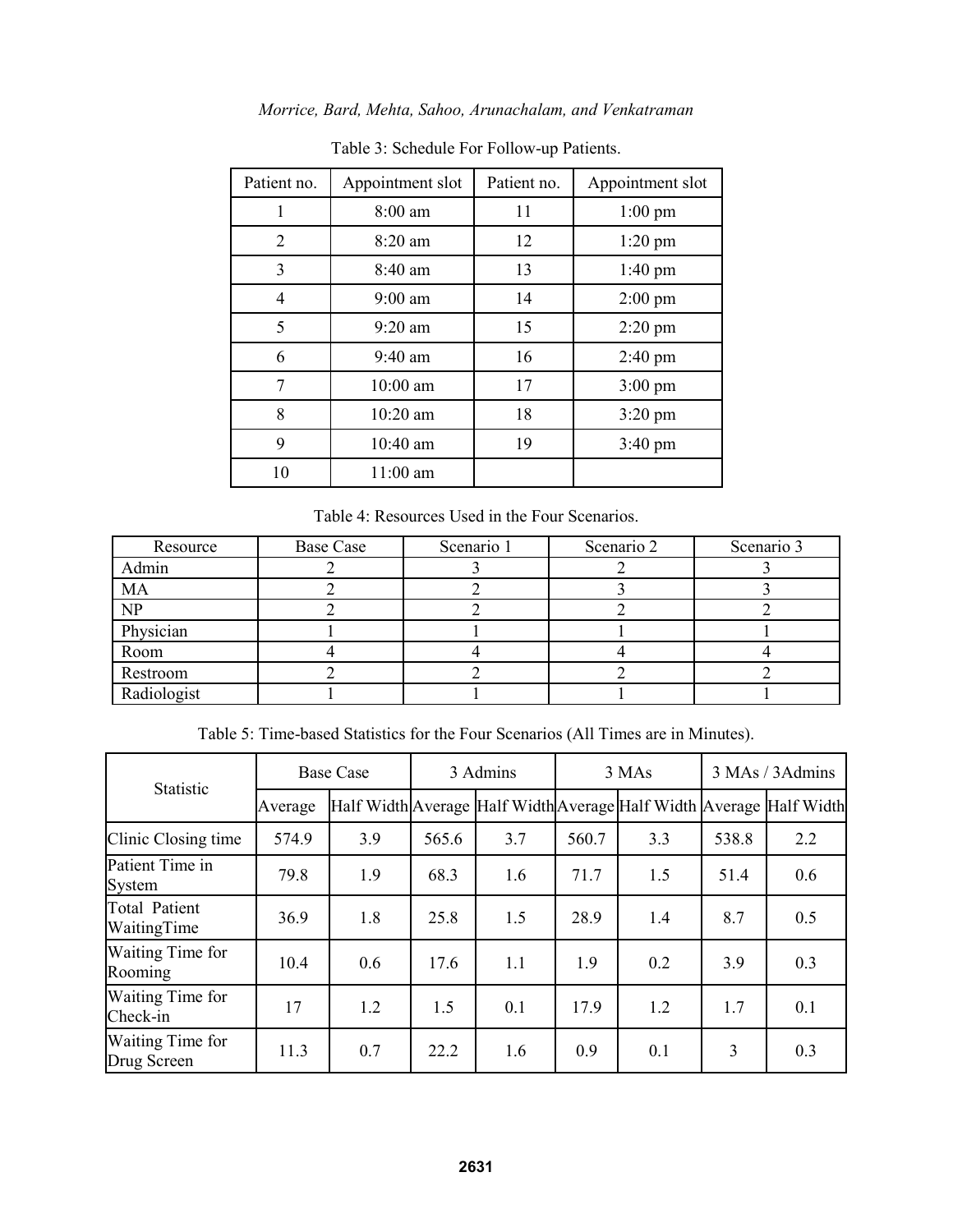|             |      | <b>Base Case</b> |      | 3 Admins |      | 3 MAs                                                              | 3 MAs / 3 Admins |            |  |
|-------------|------|------------------|------|----------|------|--------------------------------------------------------------------|------------------|------------|--|
| Resource    |      |                  |      |          |      | Average   Half Width   Average   Half Width   Average   Half Width | Average          | Half Width |  |
| Admin       | 82.5 | 0.6              | 55.8 | 0.4      | 84.9 | 0.6                                                                | 58.8             | 0.6        |  |
| MA          | 83.5 | 0.6              | 84.3 | 0.6      | 59.1 | 0.6                                                                | 62.4             | 0.7        |  |
| NP          | 59.3 | 0.6              | 59.6 | 0.6      | 60.7 | 0.6                                                                | 63.1             | 0.7        |  |
| Physician   | 3.2  | 0.3              | 3.2  | 0.3      | 3.2  | 0.3                                                                | 3.6              | 0.3        |  |
| Radiologist | 9.6  | 0.5              | 8.9  | 0.5      | 9.5  | 0.5                                                                | 10.3             | 0.6        |  |
| Restroom    | 33.9 | 1.1              | 44.1 | 1.5      | 18.1 | 0.3                                                                | 22.3             | 0.6        |  |
| Room        | 67.2 | 0.9              | 71.8 | 0.9      | 59.0 | 0.6                                                                | 62.9             | 0.8        |  |

Table 6: Utilization Statistics for the Four Scenarios.

Since management wanted us to attempt to improve the system with the fewest resources possible, we considered the potential benefits of increasing only the number of Admins to 3, then only the number of MAs to 3 and finally the scenario where both are set to 3. Referring to Table 5, increasing the number of Admins to 3, significantly reduces the clinic closing time, but not enough to achieve the target of 540 minutes. It also significantly decreases the secondary performance measures of patient time in system and total patient waiting time. Waiting time for check-in decreases drastically and achieves the less than five minute goal, but at the expense of significantly increasing the waiting times for rooming and drug screen. So, while adding an additional Admin improves some important performance measures, it exacerbates existing bottlenecks associated with the MA.

Adding only one MA significantly improves clinic closing time (although not to be less than the target of 540 minutes), patient time in system, and total patient waiting time. It also reduces waiting times for rooming and drug screen tremendously. Unfortunately, but not surprisingly, it does nothing for waiting time for check-in.

It is only when both resources are added simultaneously that the system achieves all management targets. Furthermore, there are also dramatic reductions in the patient time in the system and total patient waiting time. Hence, the ideal strategy for the WorkLife IPU would be to hire an additional Admin and another MA. On the one hand, it is good news that the targets can be achieved by adding the least expensive resources. However, they cannot be achieved unless both resources are added together, which is a more expensive proposition.

In recognition of management's desire for minimal increase in Base Case staffing levels, our results also show the benefits from adding only one or the other resource, perhaps sequentially over time as the budget allows. Based purely on the statistics, it appears that adding an MA first would bring the most benefit because the waiting time for rooming and drug screen decrease dramatically, the waiting time for check-in does not worsen over the Base Case, and the other three performance measures are statistically indistinguishable between the 3 Admins and 3 MAs scenarios. Nevertheless, adding an Admin first virtually eliminates the waiting time at check-in, but causes deleterious effects on the rooming and drug screen queues. Again, all the other statistics are a wash between the 3 Admins and 3 MAs scenarios. Of course, if eliminating queueing at check-in is a higher priority than at other stages in order to admit patients into the system more quickly (a non-statistical reason), then adding an Admin first might be an option that management might consider.

Lastly, Table 6 shows that by having 3 Admins and 3 MAs, the utilizations are largely balanced across the four main resources: Admins, MAs, NPs and rooms. Hence, there is likely little benefit from simply adding a fourth Admin and/or MA.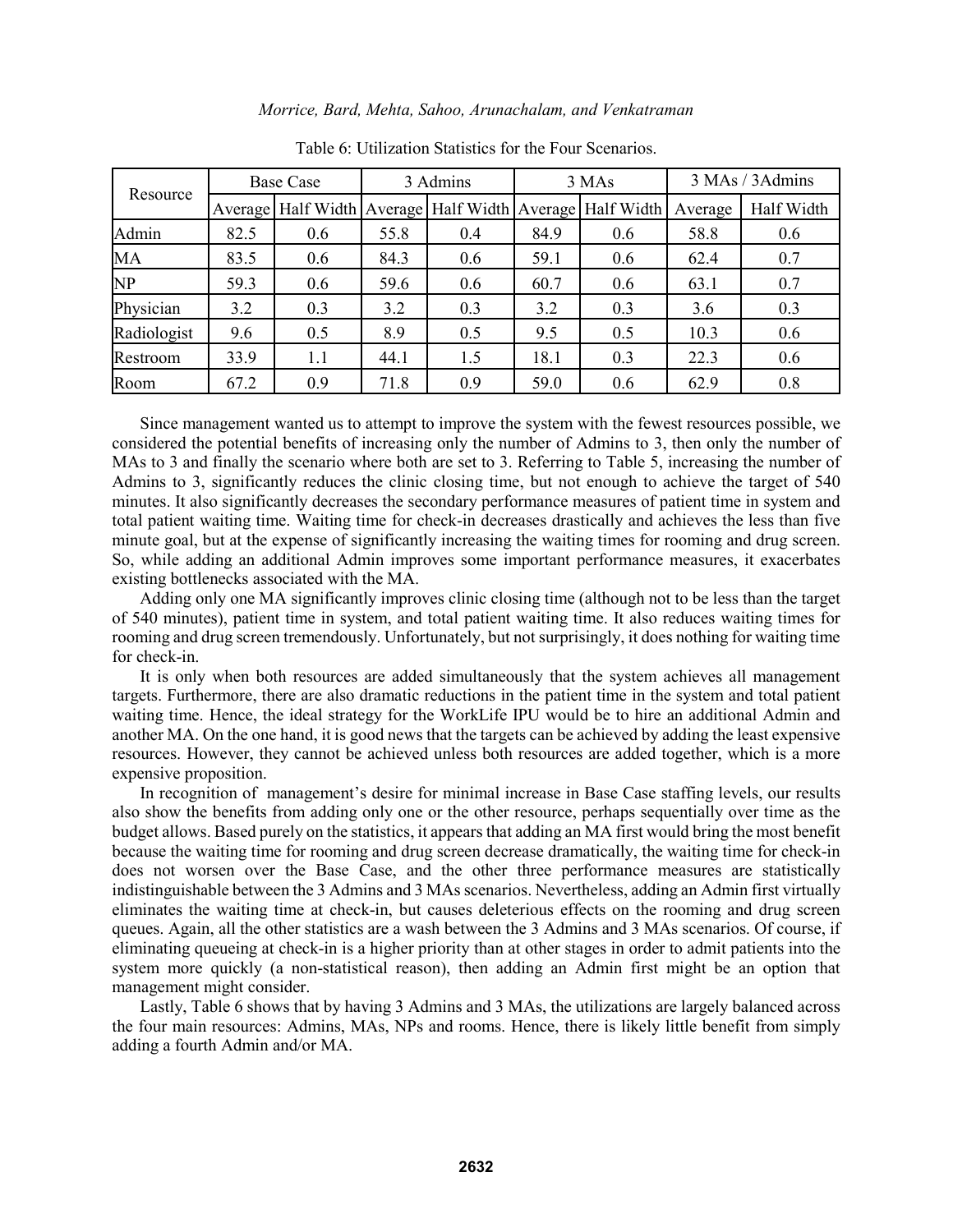# **5 CONCLUSIONS**

In this paper, we have used simulation for the design of a complex, multidisciplinary outpatient clinic serving many different types of patients called an Integrated Practice Unit. In a more general sense, the IPU may be viewed as an extended hybrid flexible flow shop and an open shop with complex job (or patient) scheduling requirements. The problem considered in this paper for a WorkLife IPU was particularly challenging because scheduled follow-up patients must be interspersed with walk-in patients. We found that since walk-in patients were uniformly distributed over the day, it was best to adopt a schedule that distributed scheduled patients over the day as well. This allowed us to focus achieving an appointment slot interval length that struck the right balance between system congestion and clinic closing time.

Our scenario analysis showed that to achieve management's targets for certain performance measures, the WorkLife IPU would have to add two additional resources at the same time: an additional Admin and another MA. This would have been difficult to ascertain without a simulation study since Admins and MAs perform multiple and different functions in the clinic. The WorkLife IPU management was very pleased with these insights, along with the schedule and throughput we showed the IPU could expect to achieve. Providers were of the opinion that they would have had to discover what we were able to show via simulation using trial and error in the real system, but the latter would have been much more costly and disruptive during the start-up of the new clinic.

Nevertheless, the current study has three main limitations. First, the lack of historical data means we had to rely heavily on expert opinion which could be biased. However, this is the nature of "green field" design. Ongoing work involves adapting the simulation model to support decision-making once the clinic becomes fully operational. In other words, the simulation model will be modified to support ongoing clinic operations rather than clinic design. With a fully operational clinic, we will be able to collect data, estimate distributions, and make adjustments based on these updated inputs.

Second, we only considered simulation of a relatively small finite set of scenarios. In future work, we will continue to work on improving IPU patient appointment scheduling using other simulation and optimization techniques. Lastly, with shared resources between the WorkLife and MSK IPUs, it would be better to simulate these two clinics simultaneously to understand their interactions. This is also part of our future research plans.

# **ACKNOWLEDGMENTS**

We would like to thank Mr. Pete Cardenas and the staff of the WorkLife Clinic at The University of Texas at Austin for their guidance and support on this project. Additional support was provided by a Simio Academic Software License Institution Grant.

### **REFERENCES**

- Bard, J.F., Z. Shu, D.J. Morrice, D. Wang, R. Poursani, and L. Leykum. 2016. "Improving Patient Flow at a Family Health Clinic". *Health Care Management Science* 19(2): 170-191.
- Cayirili, T., E. Veral, and H. Rosen. 2006. "Designing Appointment Scheduling Systems for Ambulatory Care Services". *Health Care Management Science* 9: 47-58.
- Koenig, K.M. and K.J. Bozic. 2015. "Orthopaedic Healthcare Worldwide: The Role Of Standardization in Improving Outcomes". *Clinical Orthopaedics and Related Research* 473(11): 3360-3363.
- Millhiser, W.P., E.A. Veral, and B.C. Valenti. 2012. "Assessing Appointment Systems' Operational Performance with Policy Targets". *IIE Transactions on Healthcare Systems Engineering* 2: 274-289.
- Morrice, D.J., J.F. Bard, and K.M. Koenig. 2018. "Designing and Scheduling a Multi-provider Integrated Practice Unit for Patient-Centered Care". (Submitted for publication.)

Pinedo, M.L. 2016. *Scheduling: Theory, Algorithms, and Systems*. 5<sup>th</sup> Edition. New York: Springer.

Porter, M.E. and E. Olmsted-Teisberg. 2006. *Redefining Healthcare Delivery: Creating Value-Based Competition on Results.* Boston, MA: Harvard Business School Press.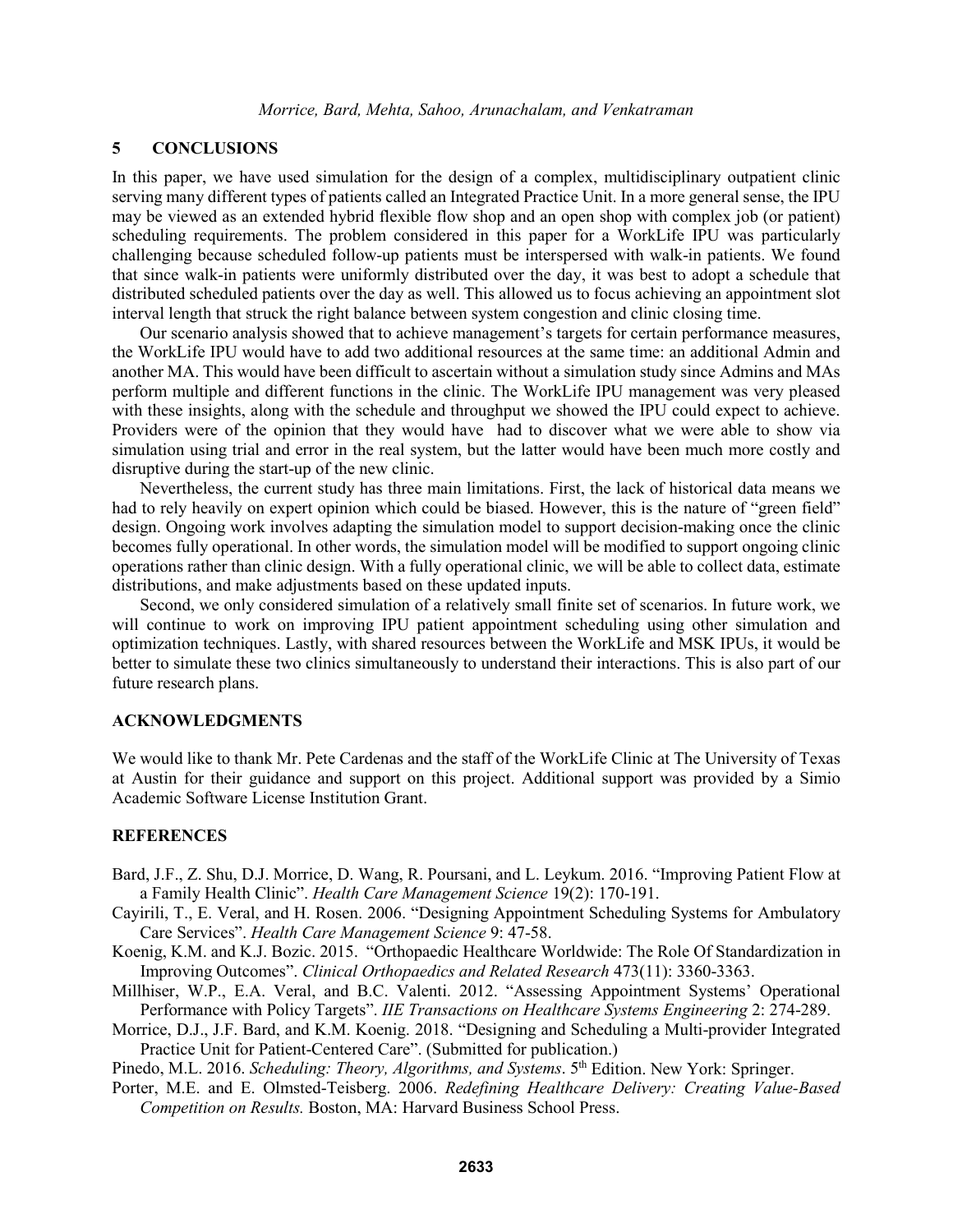Porter, M.E. and T.H. Lee. 2013. "The Strategy That Will Fix Health Care". *Harvard Business Review* October 2013: 50-70.

Simio. 2018. Simio Simulation Software, https://www.simio.com/products/, accessed April 4<sup>th</sup>, 2018.

- Swisher, J.R., S.H. Jacobson, J.B. Jun, and O. Balci. 2001. "Modeling and Analyzing a Physician Clinic Environment Using Discrete-Event (Visual) Simulation". *Computers & Operations Research*, 28(2): 105-125.
- White, D.L., C.M. Froehle, and K.J. Klassen. 2011. "The Effect of Integrated Scheduling and Capacity Policies on Clinical Efficiency". *Production and Operations Management*, 20(2): 442-455.
- WorkLife. 2018. WorkLife Clinic UT Health Austin, https://uthealthaustin.org/worklife, accessed April 4th, 2018.

#### **AUTHOR BIOGRAPHIES**

**DOUGLAS J. MORRICE** is a professor of Supply Chain and Operations Management at The University of Texas at Austin. He holds the *Bobbie and Coulter R. Sublett Centennial Professorship in Business* and is a Senior Research Fellow in the University of Texas Supply Chain Management Center of Excellence. He has an ORIE Ph.D. from Cornell University. His research interests include simulation design, modeling, and analysis, healthcare delivery management, and supply chain risk management. Dr. Morrice was Co-Editor of the Proceedings of the 1996 Winter Simulation Conference, and 2003 Winter Simulation Conference Program Chair. He served as a representative for the INFORMS Simulation Society on the Winter Simulation Conference Board of Directors from 2004-2012. His email address is douglas.morrice@mccombs.utexas.edu.

**JONATHAN F. BARD** is a professor of Operations Research & Industrial Engineering in the Mechanical Engineering Department at the University of Texas at Austin. He holds the *Industrial Properties Corporation Endowed Faculty Fellowship* and serves as the Associate Director of the Center for the Management of Operations and Logistics. He received a D.Sc. in Operations Research from The George Washington University, and has previously taught at the University of California - Berkeley and Northeastern University. His research interests are in the design and analysis of manufacturing systems, personnel scheduling, healthcare delivery, and algorithms for large-scale integer programs. He is a fellow of IIE and INFORMS, and a registered professional engineer in the State of Texas. His email address is jbard@utexas.edu.

**HARSHIT MEHTA** is a graduate student at University of Texas at Austin with major in Operation Research and Industrial Engineering. He has worked as Data Science Intern at Nexstar Digital. He has B.S in Mechanical Engineering from Delhi Technological University (India). His email address is harshit.mehta@utexas.edu.

**SWARUP SAHOO** is a Masters student in Operations Research and Industrial Engineering at The University of Texas at Austin. He is also a Research Intern at the MD Anderson Cancer Center in Revenue Cycle Analytics. He has a Bachelors Degree in Mechanical Engineering from the National Institute of Technology Rourkela, India. His research interests include analytics in healthcare & supply chain management, simulation, and machine learning. His email address is swarupsahoo@utexas.edu.

**NATESH BABU ARUNACHALAM** is a Graduate student at UT Austin majoring in ORIE. His research interests include econometrics, data analytics, and machine learning. He is pursuing research on statistical modeling of crude oil prices. His email address is natesh@utexas.edu.

**PRASHANTH VENKATRAMAN** is a graduate student of the Operations Research and Industrial Engineering program at The University of Texas at Austin. He is a Graduate Research Assistant with the